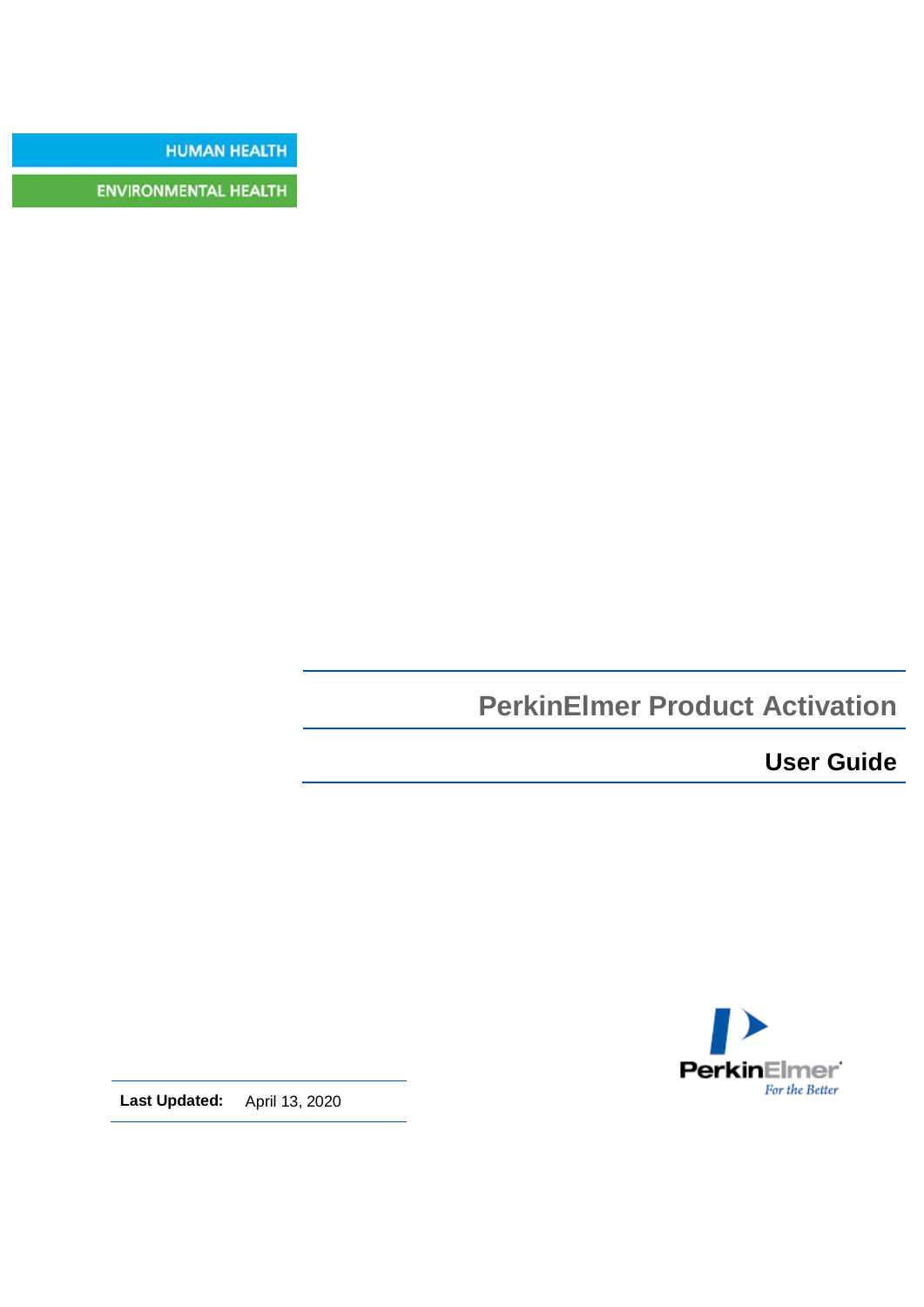

# **Table of Contents**

| $\mathbf{2}$   |     |  |
|----------------|-----|--|
| 3              |     |  |
| $\overline{4}$ |     |  |
| 5              |     |  |
| 6              |     |  |
| $\overline{7}$ |     |  |
| 8              |     |  |
|                | 8.1 |  |
|                | 8.2 |  |
| 9              |     |  |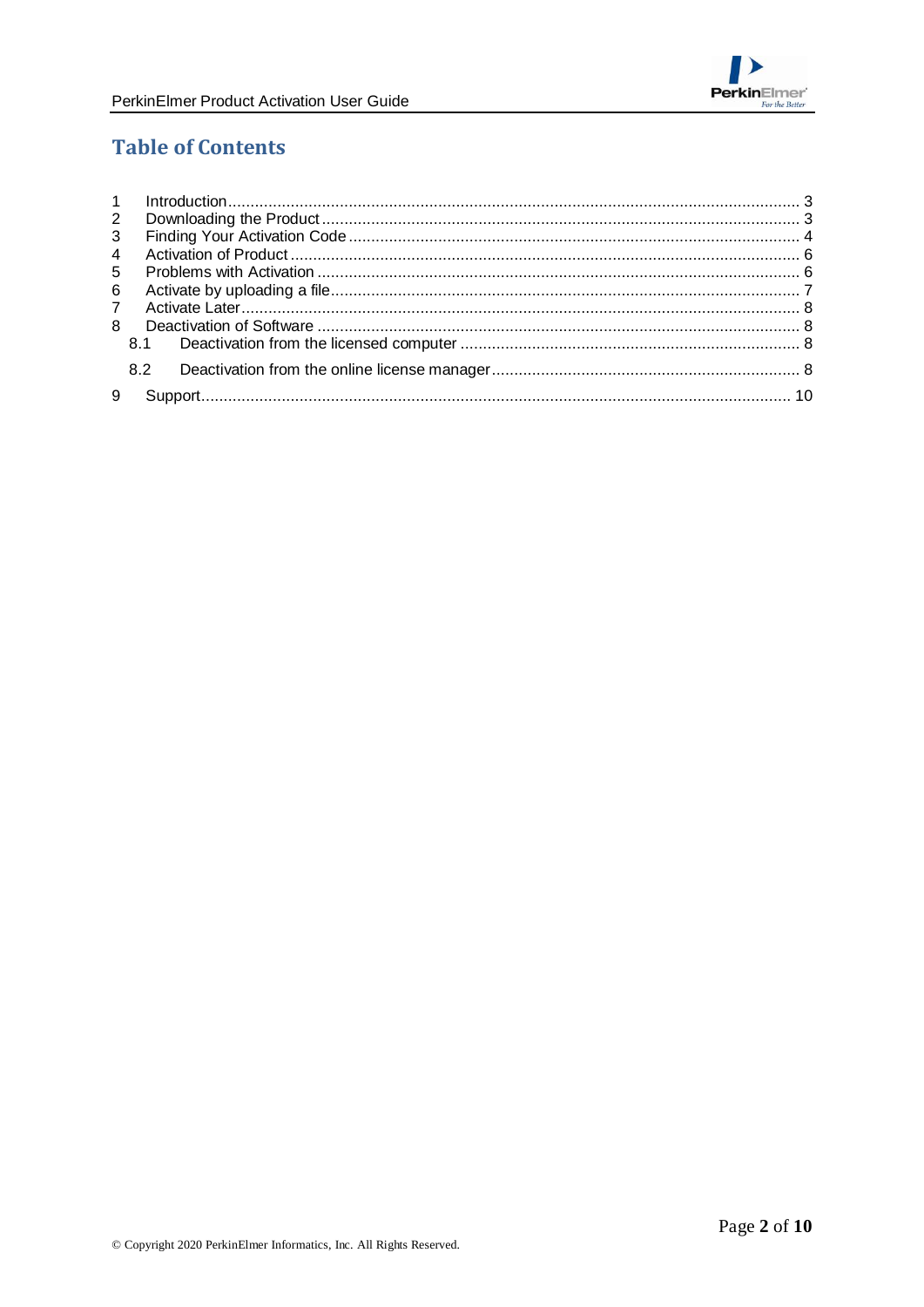

## <span id="page-2-0"></span>**1 Introduction**

This guide explains the steps required for downloading any PerkinElmer product, activating a PerkinElmer product, ways to resolve any problems with activation and the steps required to deactivate a product.

## <span id="page-2-1"></span>**2 Downloading the Product**

On placing an order, you will receive a "**Welcome to PerkinElmer Download Center!**" email at the email ID specified in the order. You need to first create an account to access your software. To create an account:

1. Click on the **Password Finder** link in the email. The Password Finder page appears.

|            | <b>Password Finder</b>                                                                                                                                    |
|------------|-----------------------------------------------------------------------------------------------------------------------------------------------------------|
|            | Enter your Login ID (email address), your desired password and confirmation of your desired password below.                                               |
|            | Your new password must be at least 8 and no more than 15 characters in length and must contain at least one letter<br>or number (spaces are not allowed). |
| * Required |                                                                                                                                                           |
|            | Email Address*                                                                                                                                            |
|            |                                                                                                                                                           |
|            | New Password*                                                                                                                                             |
|            |                                                                                                                                                           |
|            | New Password Confirmation*                                                                                                                                |
|            |                                                                                                                                                           |

- 2. Enter your email address in the **Email Address** text box.
- 3. Enter your new password in the **New Password** text box.
- 4. Enter the password again for confirmation in the **New Password Confirmation** text box.
- 5. Click the **Submit** button. The following message appears.

# **Password Finder Thank You**

Your password has been changed to the value you submitted. You can now attempt to login using your new password.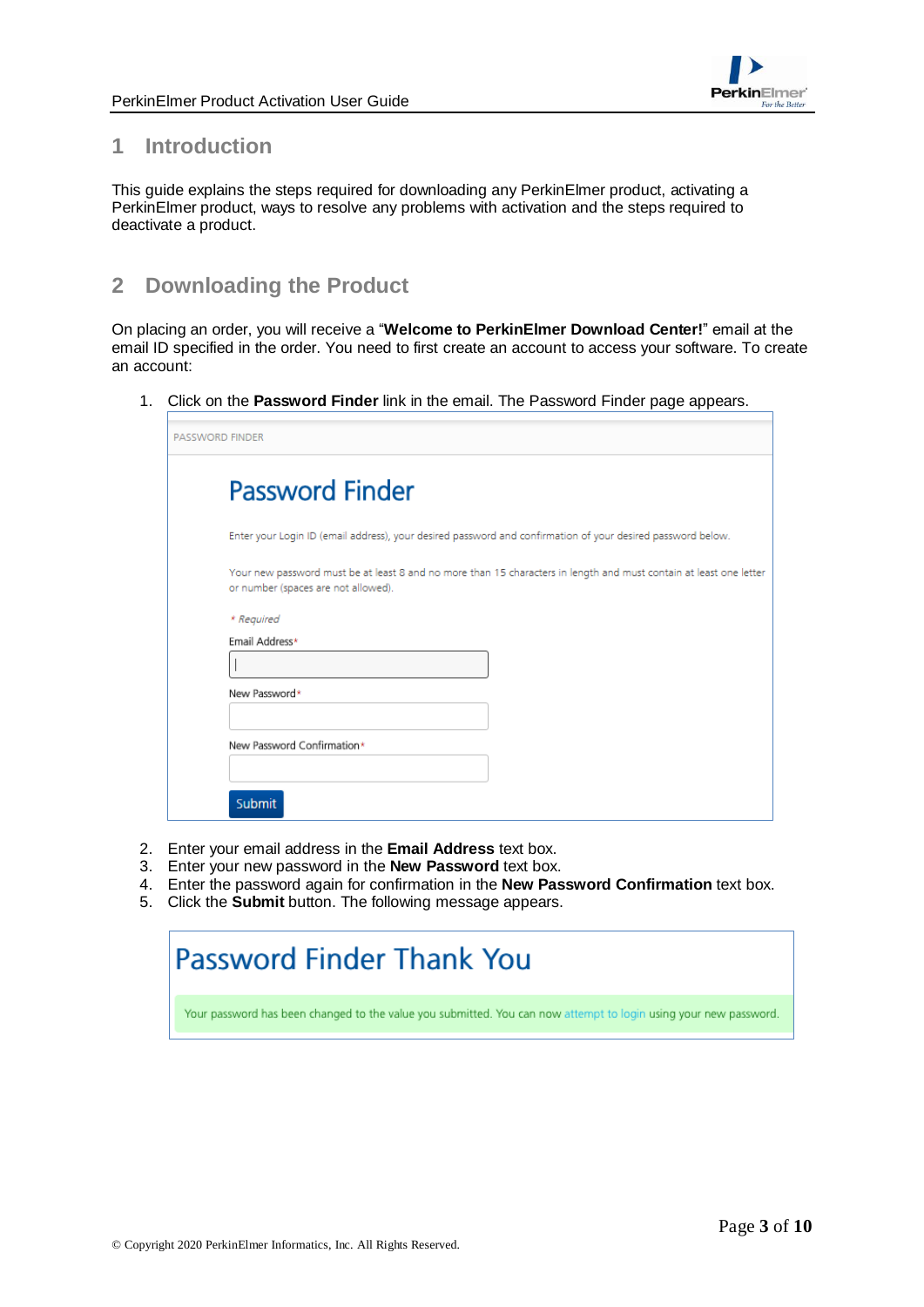

#### **To download the product:**

- 1. Navigate to the Download Center.
- 2. Login using your **Login ID** (email address) and your **password**.
- 3. Click on the product to view your software options.

|                               | are & Services Product List                                                                                                                                                       |
|-------------------------------|-----------------------------------------------------------------------------------------------------------------------------------------------------------------------------------|
| Search<br>istory<br>ine Items | Welcome to the premier delivery, update, and software manageme<br>manage your rapidly changing software from a secure, personalized<br>To access an item, select a product below. |
| istration <b>❖</b>            | ChemOffice Desktop Products                                                                                                                                                       |

4. Click on the **File name** to begin download.

| Files               | License Keys            | Download Log | Notification Log | <b>Restrict Access</b> |                                                                                                                                                                                                                                                                                                                                                  |  |
|---------------------|-------------------------|--------------|------------------|------------------------|--------------------------------------------------------------------------------------------------------------------------------------------------------------------------------------------------------------------------------------------------------------------------------------------------------------------------------------------------|--|
|                     |                         |              |                  |                        | The software you are about to download is subject to export control laws and regulations. By downloading this software, you agree that you will not knowingly, without prior written authout at a subject to export control al<br>or indirectly - any software downloaded from this website to any prohibited destination, end-user, or end-use. |  |
|                     | File Description        |              |                  |                        | File Name                                                                                                                                                                                                                                                                                                                                        |  |
| $\Box$ <sup>+</sup> | ChemDraw.zip            |              |                  |                        | 64.8 MB L ChemDraw.zip                                                                                                                                                                                                                                                                                                                           |  |
|                     | Download Selected Files |              |                  |                        |                                                                                                                                                                                                                                                                                                                                                  |  |

- <span id="page-3-0"></span>**3 Finding Your Activation Code**
	- 1. Click on "**Order History**" option in the **Software & Services** section in the PerkinElmer Download Center.

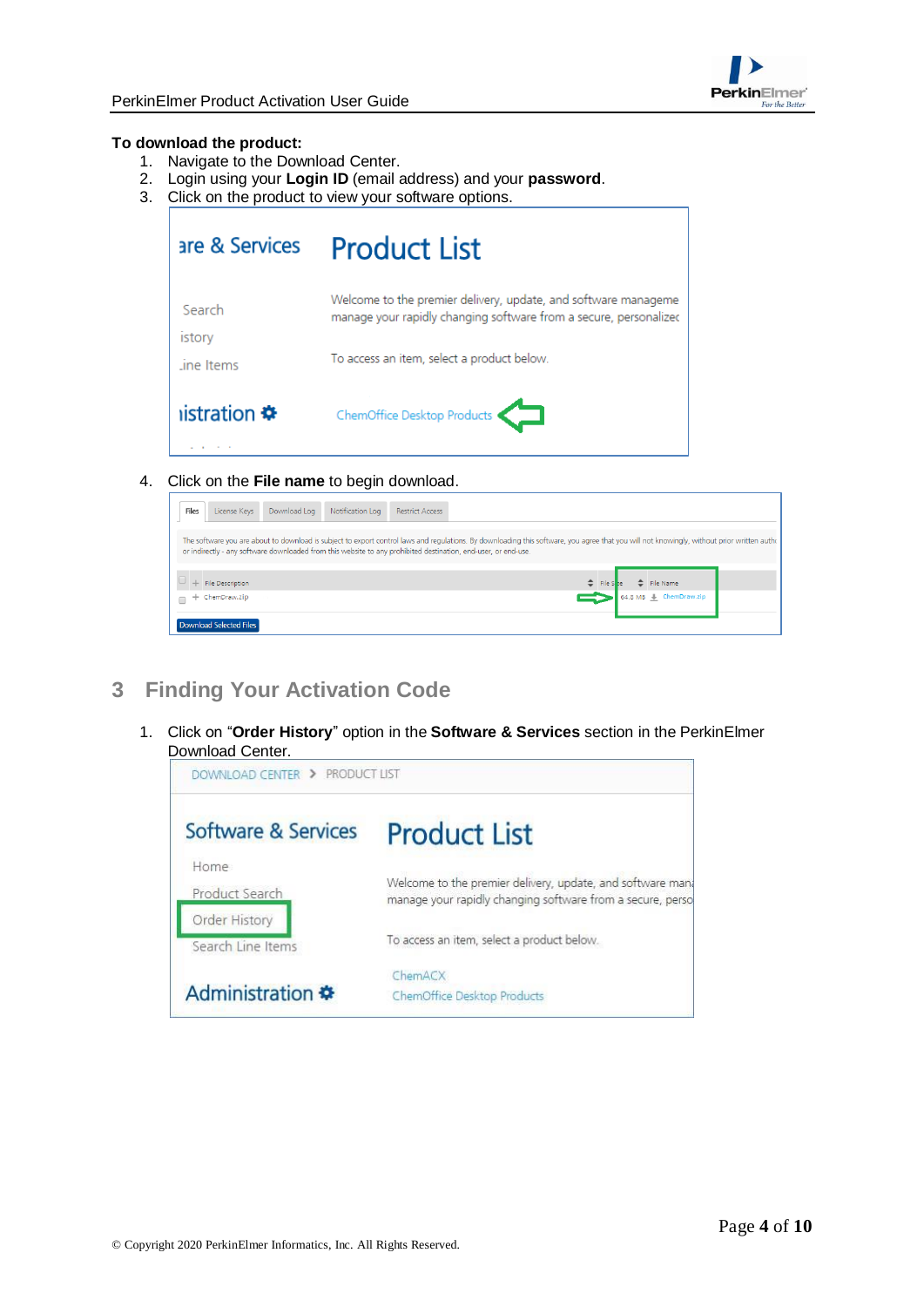#### 2. Click on the desired **order number** to open the order details page.

| Software & Services           | <b>Order History</b>                                                           |  |  |
|-------------------------------|--------------------------------------------------------------------------------|--|--|
| Home                          |                                                                                |  |  |
| Product Search                | Listed below are your orders. To view the details of a p<br>are not displayed. |  |  |
| Order History                 |                                                                                |  |  |
| Search Line Items             | Order Number<br>(key)                                                          |  |  |
| Administration *              | <b>TEST3</b><br>(204269117)                                                    |  |  |
|                               | ORD9602                                                                        |  |  |
| <b>Account Administrators</b> | (204227297)                                                                    |  |  |

#### The Order details page displays the following information:

|      | <u>.</u><br>Order Date: Jan 29, 2019<br>PO Number: ChemOffice/ChemDraw Pro and Prime |                  |                                                                                                                                  |  |                          |  |                    |
|------|--------------------------------------------------------------------------------------|------------------|----------------------------------------------------------------------------------------------------------------------------------|--|--------------------------|--|--------------------|
| Line | License/Support Expiration Date                                                      | Ordered Quantity | <b>Product Description</b>                                                                                                       |  | Manufacturer Part Number |  | ActivationCode     |
|      | 01/29/2021                                                                           | 20               | ChemOffice Professional, Named User,<br>Subscription includes Bronze Support.<br>(Includes Mestrelab Mnova ChemDraw)<br>Edition) |  | <b>INF02077</b>          |  | F308-0B4C-C9C3-3CD |

| <b>Field</b>                      | <b>Description</b>                                              |
|-----------------------------------|-----------------------------------------------------------------|
| <b>License Support Expiration</b> | The date on which the license expires                           |
| Date                              |                                                                 |
| <b>Ordered Quantity</b>           | The quantity (number) of products ordered                       |
| <b>Product Description</b>        | Description of the product ordered                              |
| <b>Activation Code</b>            | The 16 digit activation code to be used to activate the product |
| 业                                 | The download button                                             |
|                                   |                                                                 |

*NOTE: You can view your order details any time by clicking on the Order History option on the left of the home page.*

You can now install the product and use any one of the activation methods described below to activate your product using the available Activation code.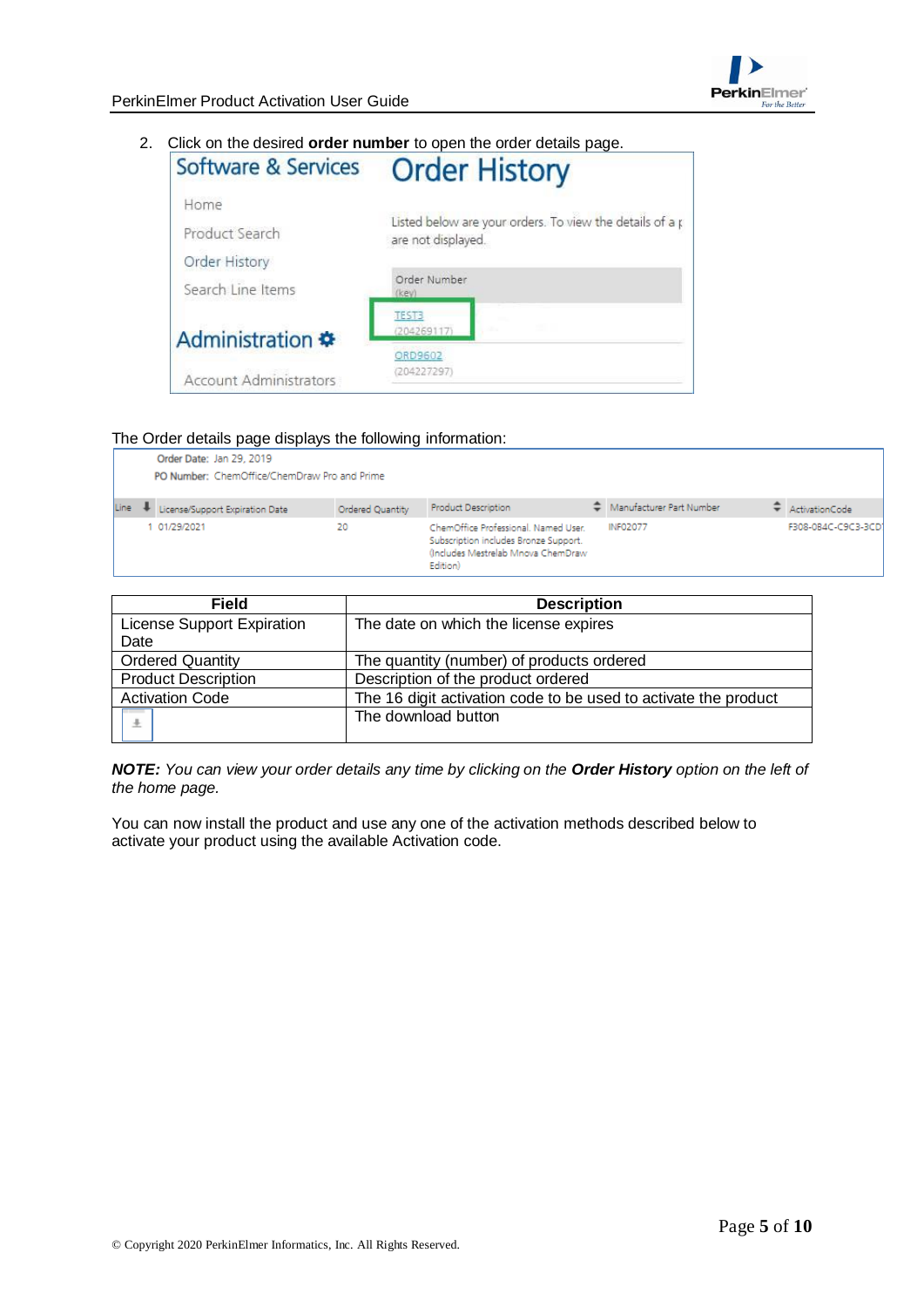

## <span id="page-5-0"></span>**4 Activation of Product**

#### To activate your product online:

1. In the Activation dialog, enter your name, email address, and activation code in their respective fields.

| Activation dialog for Mac: | Activation dialog for Windows: |
|----------------------------|--------------------------------|
|                            |                                |

|                                         | Activate ChemDraw       | PerkinElmer Software Activation                               | ×    |
|-----------------------------------------|-------------------------|---------------------------------------------------------------|------|
| You must activate ChemDraw to continue: |                         | You must activate your software to continue:                  |      |
| Name:                                   |                         | "Name:                                                        |      |
| Organization:                           |                         | Organization:                                                 |      |
| Email:                                  |                         | "Email:                                                       |      |
| Activation code:                        | XXXX-XXXXX-XXXXX-XXXXX  | "Activation code:<br>MODEL - MODEL - MODEL - MODEL            |      |
| More options<br>w.                      | Quit<br><b>Activate</b> | More Options >><br>$\overline{\mathcal{L}}$<br><b>Jefyste</b> | Quit |

#### *NOTE: The activation code is available in the Order details page.*

|      | Order Number: TEST3<br>Order Date: Mar 23, 2017<br>PO Number: |                  |                                                                            |                          |                     |
|------|---------------------------------------------------------------|------------------|----------------------------------------------------------------------------|--------------------------|---------------------|
| Line | License/Support Expiration Date                               | Ordered Quantity | Product Description                                                        | Manufacturer Part Number | ActivationCode      |
|      | 03/23/2018                                                    |                  | Beta Subscription for ChemOffice Professional 17.0 BETA-CO-PRO-17<br>(WIN) |                          | D172-5586-8EC8-94AA |

#### 2. Click **Activate**.

On successful activation, a confirmation message is received.

## <span id="page-5-1"></span>**5 Problems with Activation**

If activation was unsuccessful, there are several possible reasons:

- 1. A firewall may be blocking access to the activation server. If possible, temporarily disable your firewall and then try the activation again.
- 2. You may need to whitelist the following Flexera activation server website: [https://perkinelmer.flexnetoperations.com/control/prkl/deviceservices.](https://perkinelmer.flexnetoperations.com/control/prkl/deviceservices)
- 3. Your computer may need to install an SSL certificate. You will get a special message with a solution to this problem directing you to our website[https://perkinelmer.flexnetoperations.com.](https://perkinelmer.flexnetoperations.com/) Simply visiting the site will provide you with the certificate.
- 4. You might not be connected to the internet. If so, try again after reconnecting to the internet.
- 5. The activation server might be down or temporarily busy. In this case, try again later.
- 6. If you are still experiencing issues, please contact your technical administrator or internal IT support representative.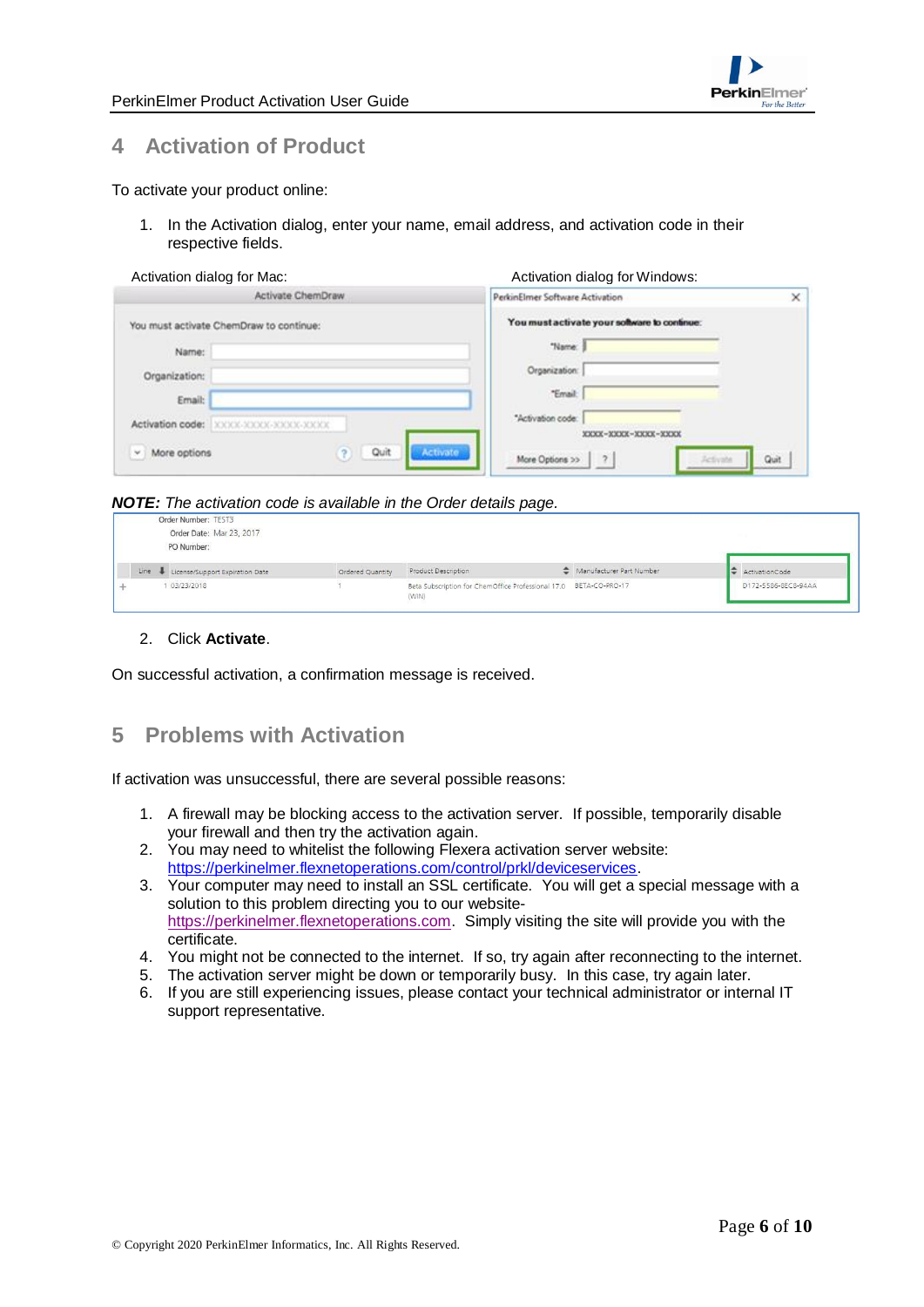

If the online activation failure persists, you can click on "**More Options >>**" (for Windows) or expand the down arrow next to "**More Options**" (for Mac) and choose one of the alternative activation methods described in Section 6 below.



# <span id="page-6-0"></span>**6 Activate by uploading a file**

You can also activate the software by uploading a .BIN file. To do so:

1. Select the "**Activate or deactivate by uploading a file**" option and click on the "**Activate**" button. You will be prompted to save a local .BIN file to some location you choose (e.g., your Desktop).

Then close the Activation Dialog. Continue installing the software to completion, if you haven't done so already.

2. Navigate to the following website: [https://perkinelmer.flexnetoperations.com](https://perkinelmer.flexnetoperations.com/) and log in. If you have never logged in, create an account using your organization's email address. Once logged in, select "**Devices>Upload Capability Request**".



3. Select the "**Choose File**" option, navigate to your **.BIN** file and then select "**Open**". Then select "**Send**" to upload this .BIN file. The "**Response.BIN**" file is downloaded from the site to your computer.

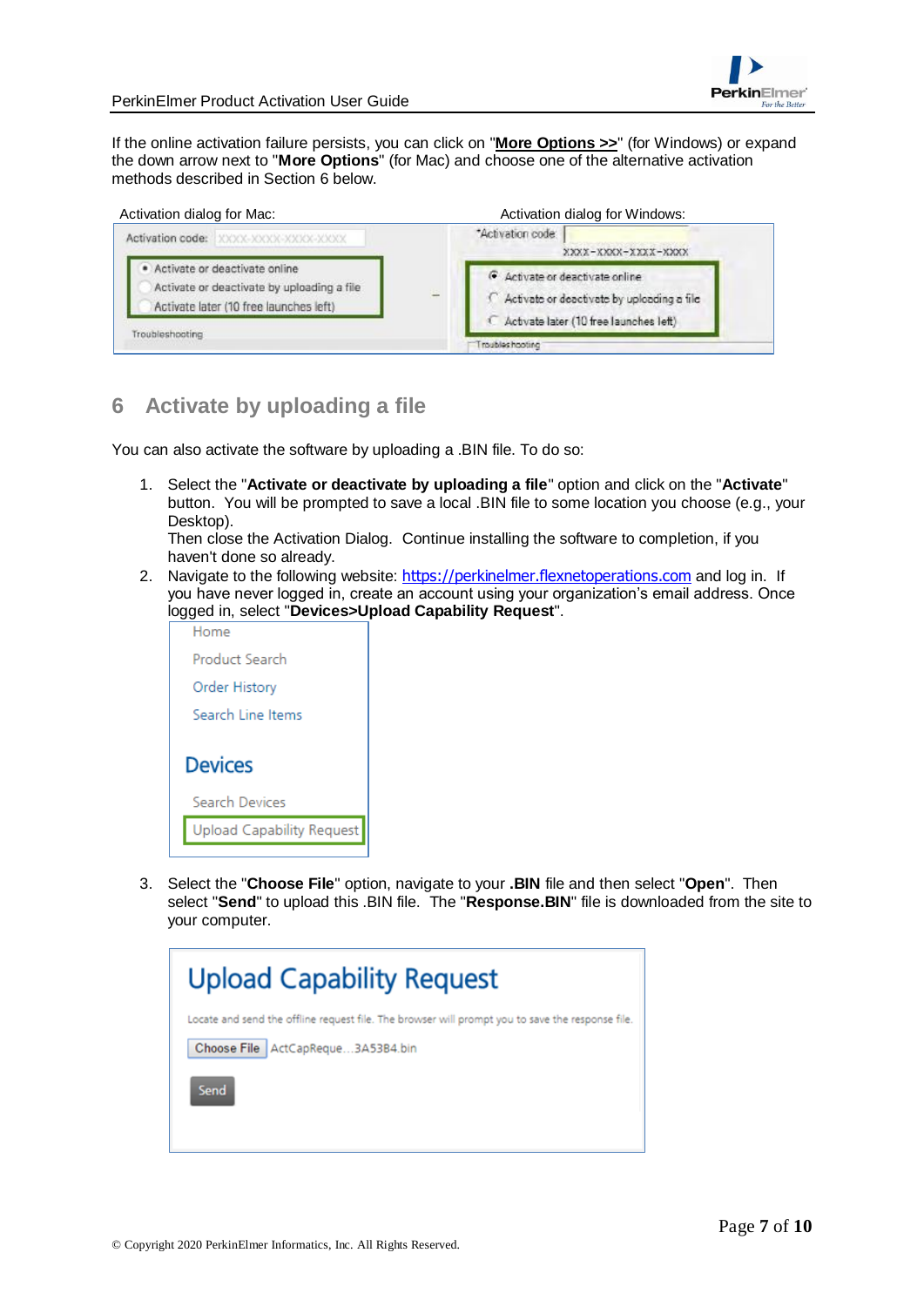

4. The "Response.BIN" file should be placed in the folder (for example for v19): C:\ProgramData\PerkinElmerInformatics\FNE\19.0 (for Windows) or /Users/Shared/com.perkinelmer.chemdraw.19/FNE (for Mac) on your hard drive. Then relaunch the software to activate the product.

## <span id="page-7-0"></span>**7 Activate Later**

If you choose not to activate now (or are unable to because of a firewall or lack of an Internet connection etc.), you have ten<sup>1</sup> free launches of the product available before activation is required. To activate later:

- 1. Select the "**Activate later**" option.
- 2. Click on the "**Activate**" button to continue.

## <span id="page-7-1"></span>**8 Deactivation of Software**

Each time you activate, a license is obtained to use the software for your computer. You can move the licenses to other computers. However, you will need to deactivate the software on the currently licensed computer before activating it on another. This operation is especially important if only a few license seats have been purchased.

## <span id="page-7-2"></span>**8.1 Deactivation from the licensed computer**

You can choose to deactivate by selecting either "**Activate or Deactivate online**" option or "**Activate or deactivate by uploading a file**" option. Follow the steps mentioned above for activating the product and click "**Deactivate**" instead of "**Activate**".

### <span id="page-7-3"></span>**8.2 Deactivation from the online license manager**

- 1. Find the **Host ID** of the computer to be deactivated from the Activation Dialog of the machine.
- 2. Log on to the Download center **[https://perkinelmer.flexnetoperations.com](https://perkinelmer.flexnetoperations.com/)**.
- 3. On the left pane under "**Devices**" click "**Search Devices**". The Search Device page appears.
- 4. Paste or type the **Host ID** in the Device ID field or **Activation code** in the Activation Code field and click on the **Filter** button. The Device record is listed below the "**Search Devices**" area.

| urvu.<br><b>Search Devices</b>                                                                              |               |         |
|-------------------------------------------------------------------------------------------------------------|---------------|---------|
| These are the devices assigned to your account. You may fill out additional criteria to filter the results. |               |         |
| <b>Activation Code</b><br>Device ID                                                                         |               |         |
| Status ACTIVE<br>$\overline{\mathbf{v}}$                                                                    |               |         |
| Filter                                                                                                      |               |         |
| 1 to 25 of 112 $\gg$ $\gg$ Entries per page: 25 $\blacktriangledown$<br>K <sup>2</sup>                      |               |         |
| Device ID                                                                                                   | <b>Status</b> | Add-Ons |

5. Click on the link for the device in question. The "**View Device**" page appears.

 $\overline{a}$ 

 $1$  10 launches cover an expected usage of one trial activation per business day for two weeks.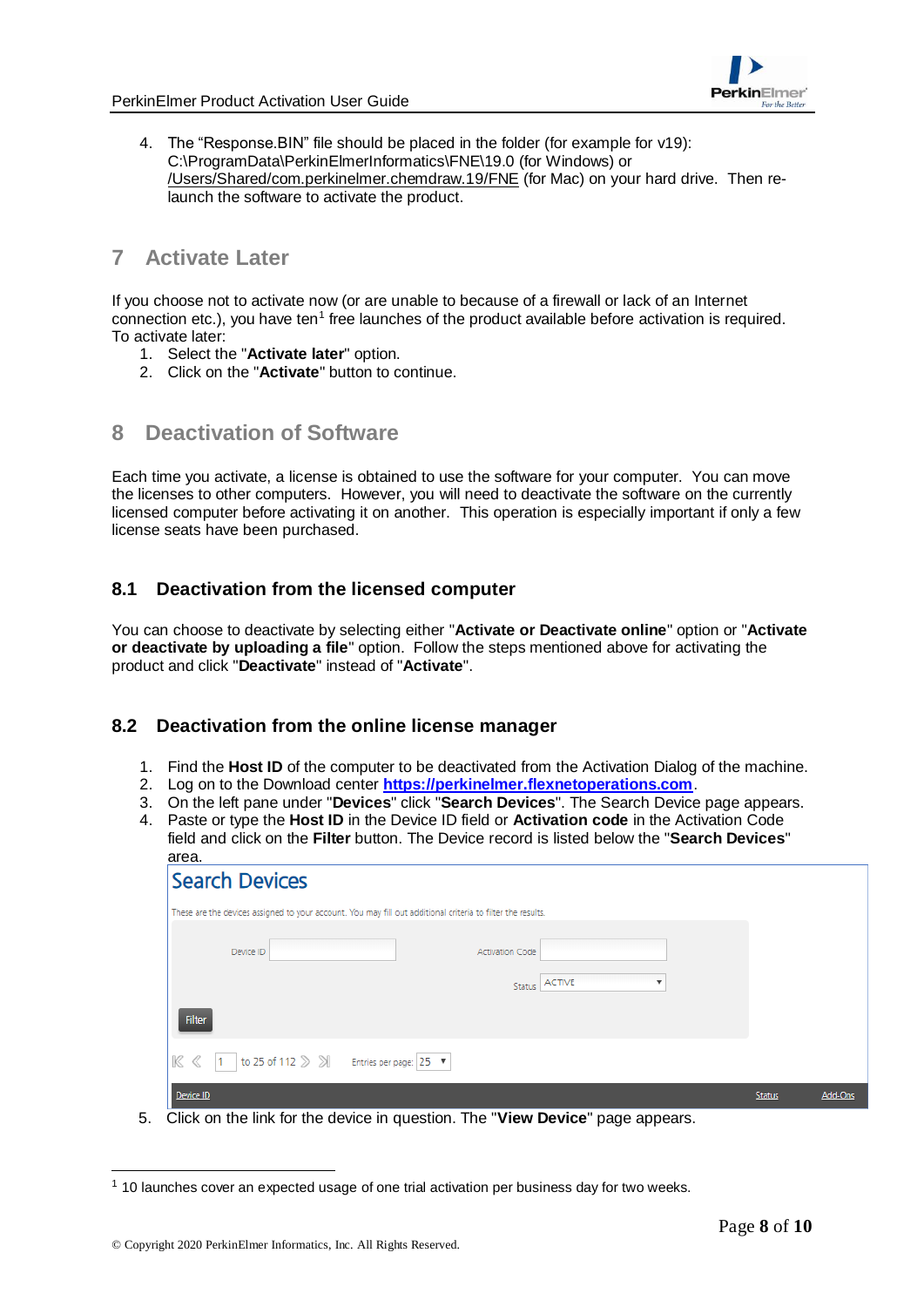

*NOTE: If the device has any active licenses they will be listed in the "Add-ons" section. The "Units Mapped" column should show "1" for active licenses.*

|                                                           |                                                                              |                                          |              |              | You are logged into PerkinElmer Internal as Navia Eldhose.<br>Logout |
|-----------------------------------------------------------|------------------------------------------------------------------------------|------------------------------------------|--------------|--------------|----------------------------------------------------------------------|
| <b>CE</b>                                                 |                                                                              |                                          |              |              |                                                                      |
| <b>View Device</b>                                        |                                                                              |                                          |              |              |                                                                      |
| Device ID 00505681F221<br>Alias                           | CO Device                                                                    | <b>Update Alias</b>                      |              |              |                                                                      |
| Status ACTIVE<br>Model FLX_CLIENT                         | Series FLX_CLIENT_SERIES                                                     |                                          |              |              |                                                                      |
| Virtualization VMware<br>Virtualization Details View      |                                                                              |                                          |              |              |                                                                      |
| Vendor Dictionary (None)                                  |                                                                              |                                          |              |              |                                                                      |
| Map Add-Ons<br>Add-Ons                                    | Remove Add-Ons   Return Device   View History   Download Capability Response |                                          |              |              |                                                                      |
| Add-On Name                                               | Status                                                                       | Entitlement                              | Units Mapped | Expiration   | Downloadable Items                                                   |
| Beta Subscription for ChemDraw<br>Professional 17.0 (MAC) | License generated                                                            | PKI BETA ALL DESKTOP 17.0<br>(204789437) | 1            | Sep 30, 2018 | None                                                                 |

- 6. Click the link for "**Remove Add-ons**". The "Remove Add-ons" page appears displaying any licenses available in the "**Add-ons in Device**" section.
- 7. Type "**1**" in the "**Quantity to Remove**" column and click the "**Remove Add-ons**" button.
- 8. The "**View Device**" page reappears and the "**Units Mapped**" column should now have the value "**0**".

|                                                           |                   |                                                                                            |              |              | //perkinelmer.flexnetoperations.com/control/prkl/viewDevice.lfs?hostIdType=STRING&publisherName=perkin&hostClass=CLIENT&hostId=00505681F221&alias=CO+Device&is ☆ |
|-----------------------------------------------------------|-------------------|--------------------------------------------------------------------------------------------|--------------|--------------|------------------------------------------------------------------------------------------------------------------------------------------------------------------|
|                                                           |                   |                                                                                            |              |              |                                                                                                                                                                  |
| CE.                                                       |                   |                                                                                            |              |              |                                                                                                                                                                  |
|                                                           |                   |                                                                                            |              |              |                                                                                                                                                                  |
| <b>View Device</b>                                        |                   |                                                                                            |              |              |                                                                                                                                                                  |
|                                                           |                   |                                                                                            |              |              |                                                                                                                                                                  |
| The add-ons were successfully removed.                    |                   |                                                                                            |              |              |                                                                                                                                                                  |
| Device ID 00505681F221                                    |                   |                                                                                            |              |              |                                                                                                                                                                  |
| Alias<br><b>CO Device</b>                                 |                   | <b>Update Alias</b>                                                                        |              |              |                                                                                                                                                                  |
| Status ACTIVE                                             |                   |                                                                                            |              |              |                                                                                                                                                                  |
| Series FLX_CLIENT_SERIES                                  |                   |                                                                                            |              |              |                                                                                                                                                                  |
| Model FLX CLIENT                                          |                   |                                                                                            |              |              |                                                                                                                                                                  |
| Virtualization VMware                                     |                   |                                                                                            |              |              |                                                                                                                                                                  |
| Virtualization Details View                               |                   |                                                                                            |              |              |                                                                                                                                                                  |
| Vendor Dictionary (None)                                  |                   |                                                                                            |              |              |                                                                                                                                                                  |
|                                                           |                   | Map Add-Ons   Remove Add-Ons   Return Device   View History   Download Capability Response |              |              |                                                                                                                                                                  |
| Add-Ons                                                   |                   |                                                                                            |              |              |                                                                                                                                                                  |
| Add-On Name                                               | <b>Status</b>     | Entitlement                                                                                | Units Mapped | Expiration   | Downloadable Items                                                                                                                                               |
| Beta Subscription for ChemDraw<br>Professional 17.0 (MAC) | Copies decreasing | PKI BETA ALL DESKTOP 17.0<br>(204789437)                                                   | $\circ$      | Sep 30, 2018 | None                                                                                                                                                             |